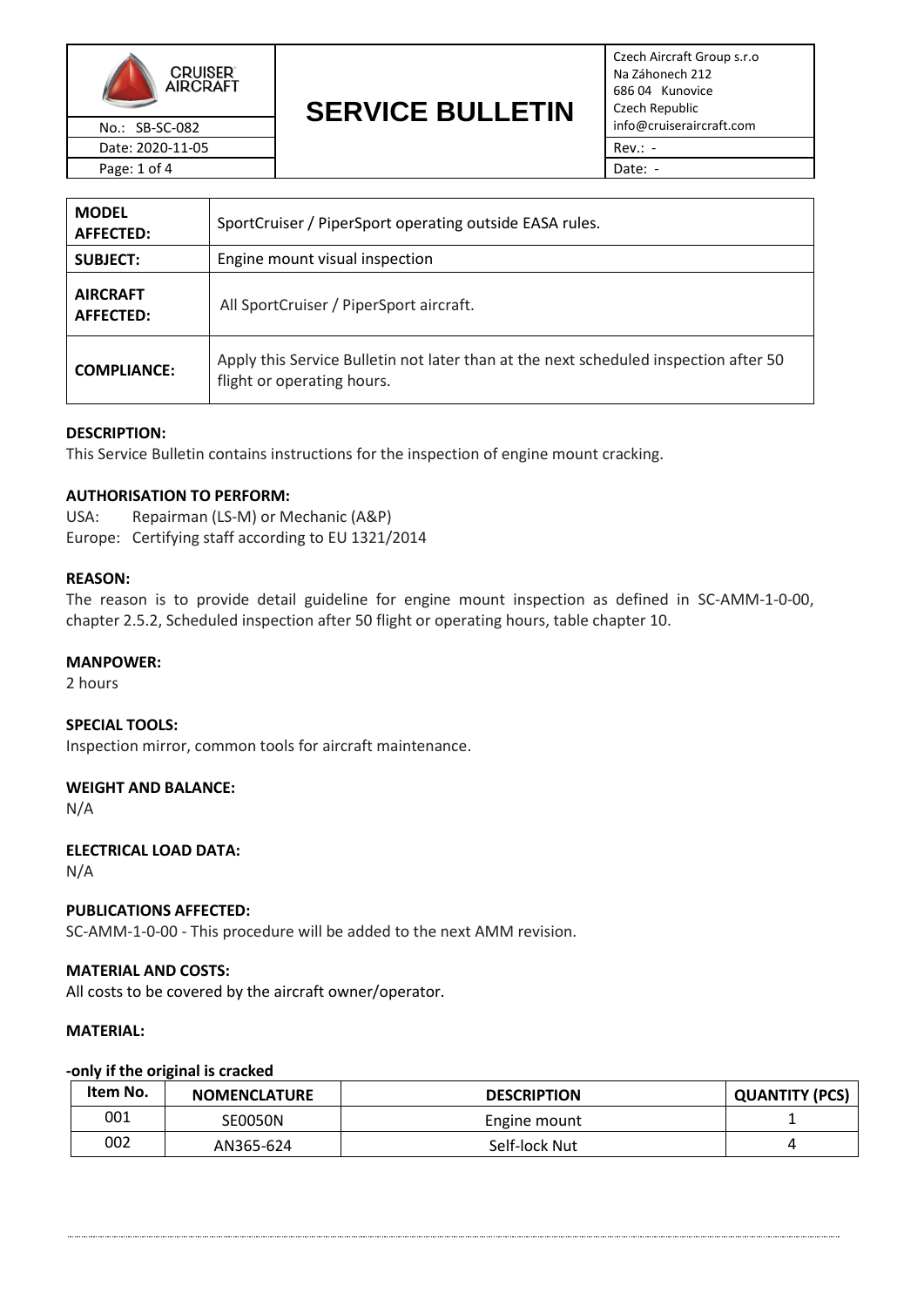

# **SERVICE BULLETIN**

Czech Aircraft Group s.r.o Na Záhonech 212 686 04 Kunovice Czech Republic

# **ACCOMPLISHMENT INSTRUCTIONS:**

# **WARNING: ENGINE IGNITION MUST BE SWITCHED OFF!**

- 1. Remove engine cowlings.
- 2. Disconnect the battery and remove upper line of spark plugs from the engine.
- 3. Clean engine mount with rag.
- 4. Inspect all welds with an inspection mirror and looking for cracks. One side of the engine mount with marked welds is on Fig.1, 2 and 3. **These pictures are valid for both sides.**

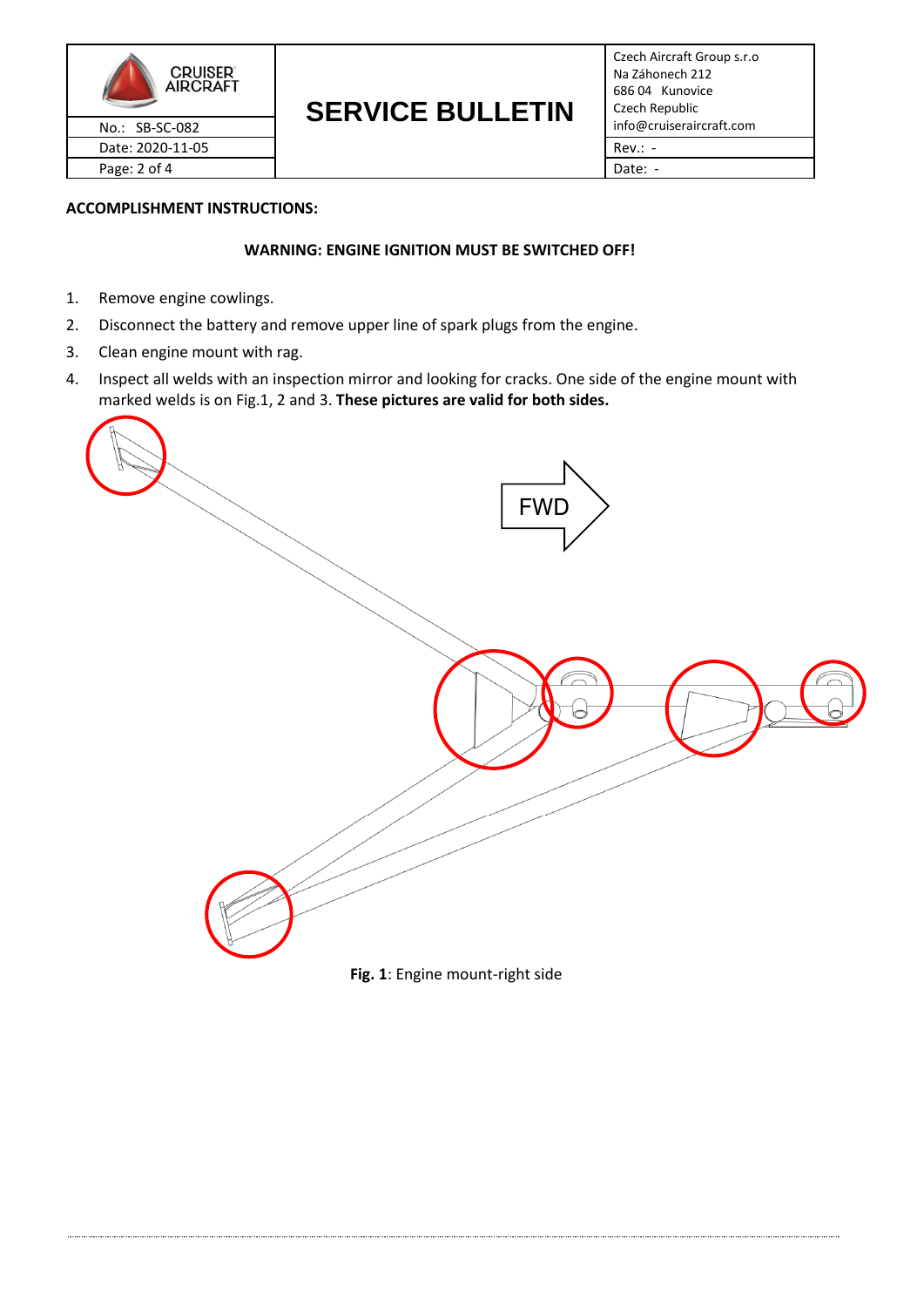

# **SERVICE BULLETIN** No.: SB-SC-082 **INTERTIME DULLE IIIT** info@cruiseraircraft.com

Czech Aircraft Group s.r.o Na Záhonech 212 686 04 Kunovice Czech Republic



**Fig. 2**: Engine mount-upper side



**Fig. 3**: Engine mount on the plane